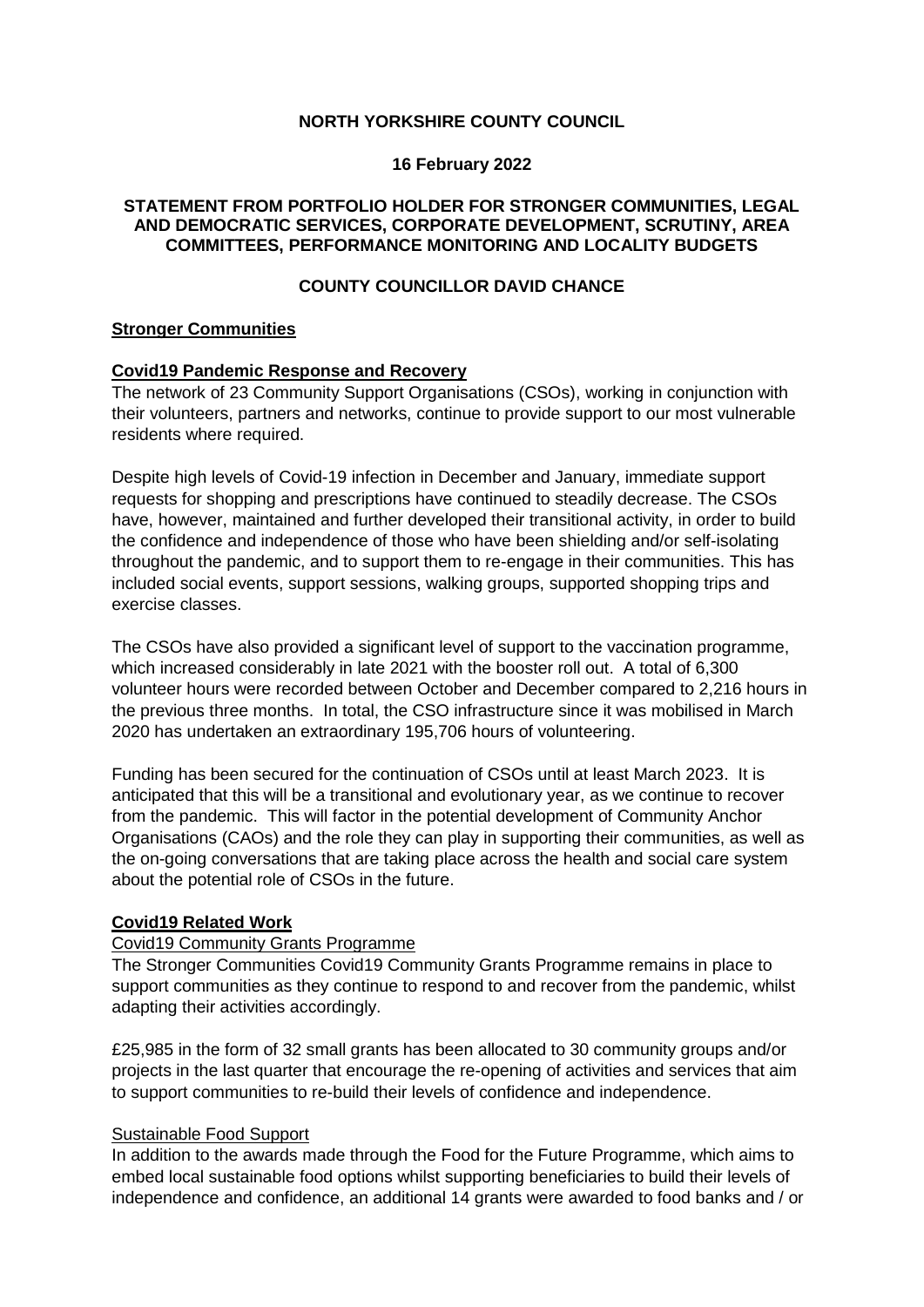organisations that supply food to those in need last quarter. This was facilitated through the Household Support Fund to provide additional capacity over the winter period.

In order to better understand the food insecurity landscape in the region, Stronger Communities are currently scoping a joint piece of insight work with City of York Council. Initial discussions on this with Joseph Rowntree Foundation (JRF) and Hartlepower (a Hartlepool based organisation currently developing and delivering a similar piece of research) have taken place and further work will commence shortly.

#### Digital Inclusion

Work on Reboot North Yorkshire continues to progress with a particular focus on enlisting the support of our local communities and voluntary sector groups as Community Partners to allow a network of community Reboot projects to grow and develop across the county. Working with internal colleagues and external partners, 415 devices have been gifted to socially isolated individuals to date, with an additional 200 devices distributed to school children.

Reboot North Yorkshire continues to work closely with Citizens Online and their Digital Champion Coordinator for North Yorkshire, who is in post until March 2022.

#### Holiday Activities and Food (HAF) Programme

Stronger Communities continue to lead on the delivery of this programme, which was launched with the branding of FEAST (Food, Entertainment, Arts & Sport Together) in partnership with Children and Young People's Service (CYPS) and the voluntary and community sector. Coordination of the programme is being undertaken by North Yorkshire Together who, in conjunction with a network of locally placed clubs and community organisations, deliver a range of enriching activities over holiday periods. This is alongside a host of online resources being made available for families to enjoy. In December, the Department of Education confirmed funding for the continuation of the Holiday Activity and Food Programme (FEAST) until March 2025.

### **Wider Stronger Communities Programme Work**

Although pandemic related response and recovery work continues to be a priority for the Stronger Communities Team, there are a number of other key work areas that are also currently being delivered.

### Children and Young People

The Stronger Communities programme, in conjunction with Children and Young People Service (CYPS), continue to lead and coordinate the school readiness pilot 'Grow and Learn' in Ryedale and Scarborough, with 12 small scale grants awarded last quarter.

The team also continues to work with the Early Help team from CYPS to develop and deliver a project that seeks to grow community capacity by working alongside and with our communities to stimulate, support and develop activities that enable children, young people and their families to be happy, healthy and achieving. Last quarter, Stronger Communities supported the launch of CYPS' Get Going Grant, seeking expressions of interest from community-based groups to deliver activities for young people, or families with young children.

#### Health and Wellbeing

Stronger Communities continues to strengthen its relationships with NHS partners and has administered a range of NHS mental health grants for the last two years, including grass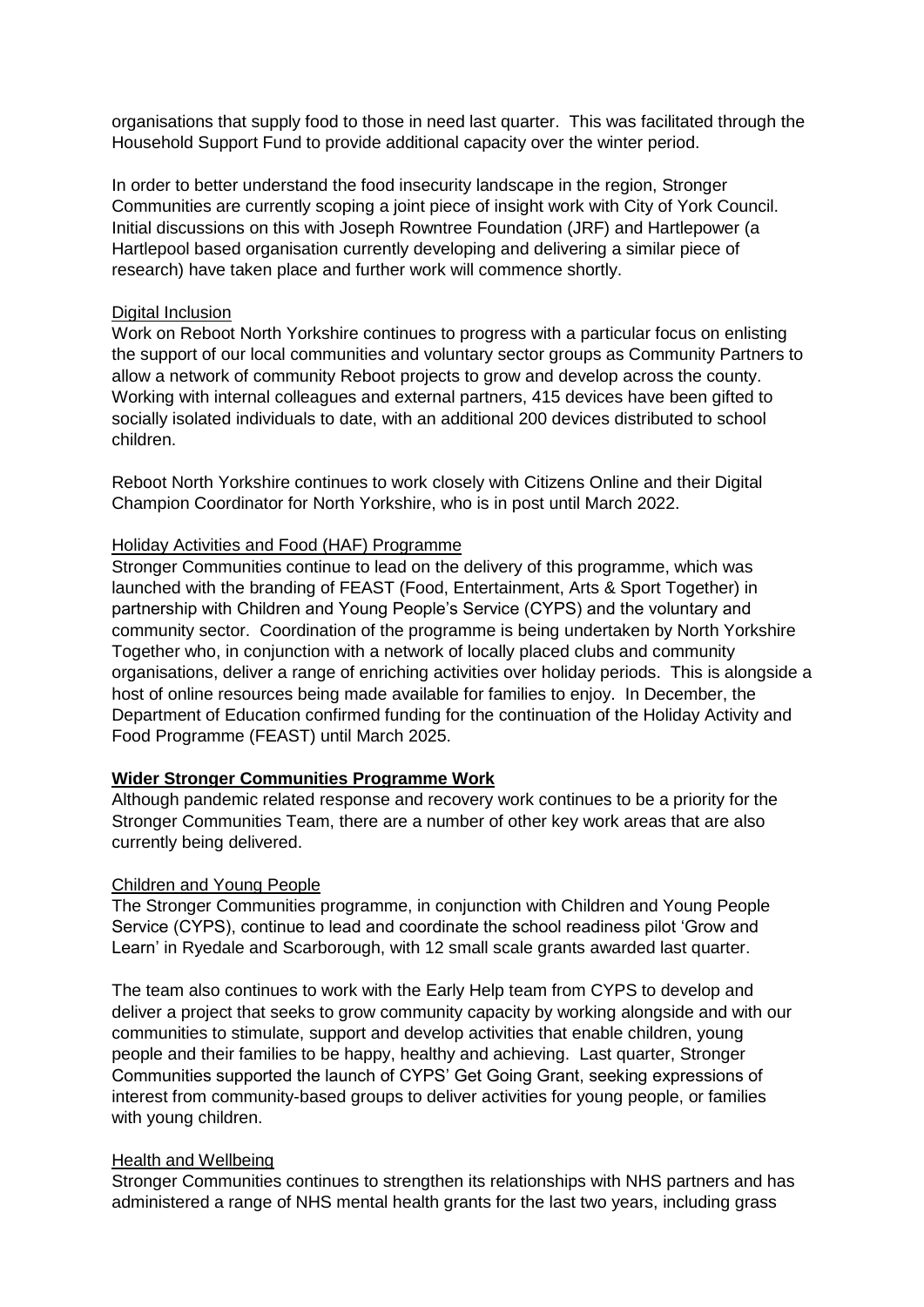roots suicide prevention, a self-harm co-design project and postvention support. The Suicide Prevention Grants Programmes for the Humber, Coast and Vale Integrated Health Care System, and Harrogate and Craven were launched by the team last year, with 68 applications received in late 2021.

Stronger Communities also continues to develop strong working relationships with social care colleagues, with sustained involvement in the Health and Adult Services (HAS) Transformation Programme.

# **North Yorkshire Local Assistance Fund (NYLAF)**

The North Yorkshire Local Assistance Fund (NYLAF) has received 5,346 applications to the Scheme since April 2021. 4,714 of these applications were approved (88%).

Grant spend has amounted to £712,907. 66% of this expenditure was spent on standard provision (for example white goods, furniture and other household items) whilst 34% of provision was spent on emergency food and utilities vouchers. This year to date the awards have included:

- 3.899 food vouchers
- 2.610 energy vouchers
- 712 furniture items
- 687 white good items
- 546 household items
- 179 clothing vouchers.

Compared to the previous year, NYLAF has seen the biggest increase in food vouchers supplied (+1,457) followed by energy vouchers (+211), furniture items (+162) and clothing vouchers (+76).

Individuals supported by NYLAF include carers, those fleeing domestic abuse and many more. However, the most frequently supported vulnerability groups through NYLAF are those identified as having a mental health issue (915), a family under exceptional pressure (715) or homeless (652).

The Rainbow Centre in Scarborough is also contracted to supply food parcels on behalf of NYLAF the Fund. This year the Rainbow Centre has provided over 1,150 additional food parcels.

### **Covid Grant Scheme (CGS)**

The Covid Grant Scheme was set up in April 2020 as a way of addressing emergency food and utility support needs for individuals and households isolating or shielding across North Yorkshire during the Covid-19 pandemic.

This financial year, 2021/22, the Scheme has received 311 applications, and has approved 298 of these (96%). Since April 2021, the grant spend has totalled £33,175.00 on this provision across North Yorkshire.

Two key vulnerable groups supported through this Scheme, are individuals suffering from a 'long term health condition' (120) and individuals with 'no entitlement to sick pay' (109).

### **Household Support Fund**

The Department for Work and Pensions (DWP) funded Household Support Fund aims to assist households who may need support with food, energy and essential living costs whilst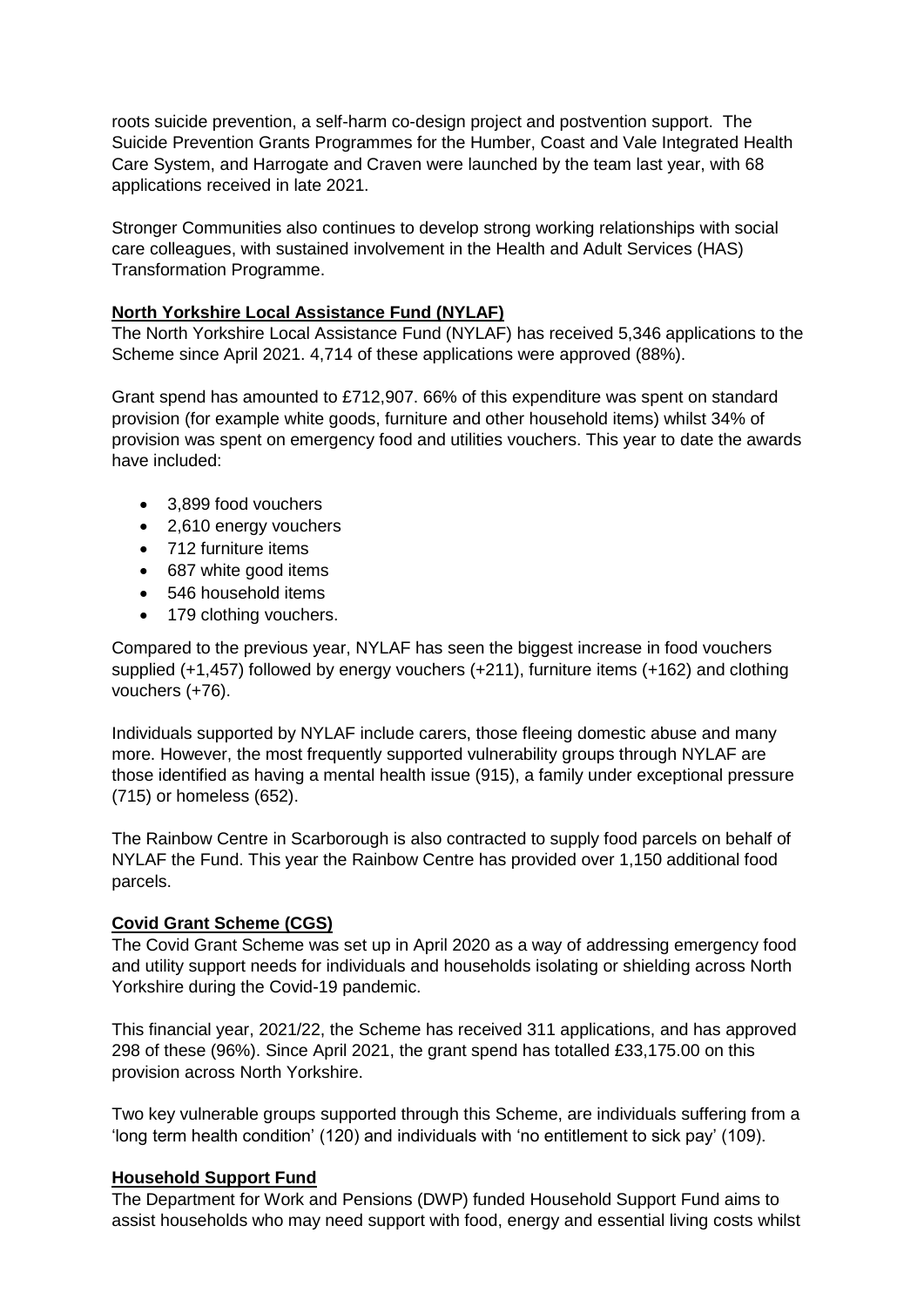the economy recovers from the pandemic. NYCC was allocated £3.54 million to provide support over the winter period (from October 2021 to March 2022) and this is being utilised in four areas of provision in North Yorkshire:

- E-Voucher Direct Award a total investment of £2.68million to make a £275 shopping voucher available to all households (over 9,000 in total) in receipt of Council Tax Relief (CTR) with a child under 19
- Food Banks Winter Support Fund an investment of £145,000 to increase the capacity of food supply to those in need
- Warm and Well an additional £220,000 for Warm and Well to provide energy top up vouchers / direct supplier payments to those in need
- North Yorkshire Local Assistance Fund (NYLAF) increasing the NYLAF budget by £250,000 in order to support an increased number of applications for support with food and utilities until the end of March 2022, including temporally increasing the maximum number of awards per household in a 12 month period from two to four.

Interim monitoring undertaken in January 2022 showed that 12,083 households have benefitted from the various support strands of the Household Support Fund so far.

# **Legal and Democratic Services**

A total of 204 remote access, live broadcast meetings of the Council's committees were held from 19 May 2020 to 27 January 2022. The benefits associated with holding remote access, live broadcast meetings have previously been highlighted. The hope is that Government will enable the necessary Parliamentary time for legislation to be put in place to enable local authorities in England to be able to decide for themselves how best to hold their meetings.

The Council's committees have all been focussed upon ensuring that any outstanding pieces of work are completed ahead of the May 2022 elections and that there is a robust committee work programme that can be handed on.

The pre-election period is expected to start around the week commencing 21 March 2022. As such, Democratic Services are working with members and officers to ensure that they are fully aware of national and local pre-election guidance.

Modern Gov is the committee management system that we have had in place since January 2021. All committee papers are published and circulated through this system and a number of functions like the self-service Register of Interests have recently been rolled out. One of these is an 'App' that automatically downloads committee papers that you have subscribed to and then has a wide range of annotation tools that allow you to mark-up documents as easily as though they were on paper.

The Democratic Services team is working more closely with colleagues in the district and borough councils as part of the development and implementation of a new unitary authority for the county. The focus is upon committee structures, the role and position of overview and scrutiny, member support and training, elections and the development of a new service that covers all aspects of the work done by democratic services across the 8 local authorities.

### **County Councillor Locality Budgets**

The seventh year of the scheme started on 17 May 2021 and the last date for the receipt of recommendations was 31 January 2022. County Councillors were encouraged to focus on projects or activities that responded to local needs and community initiatives; particularly this